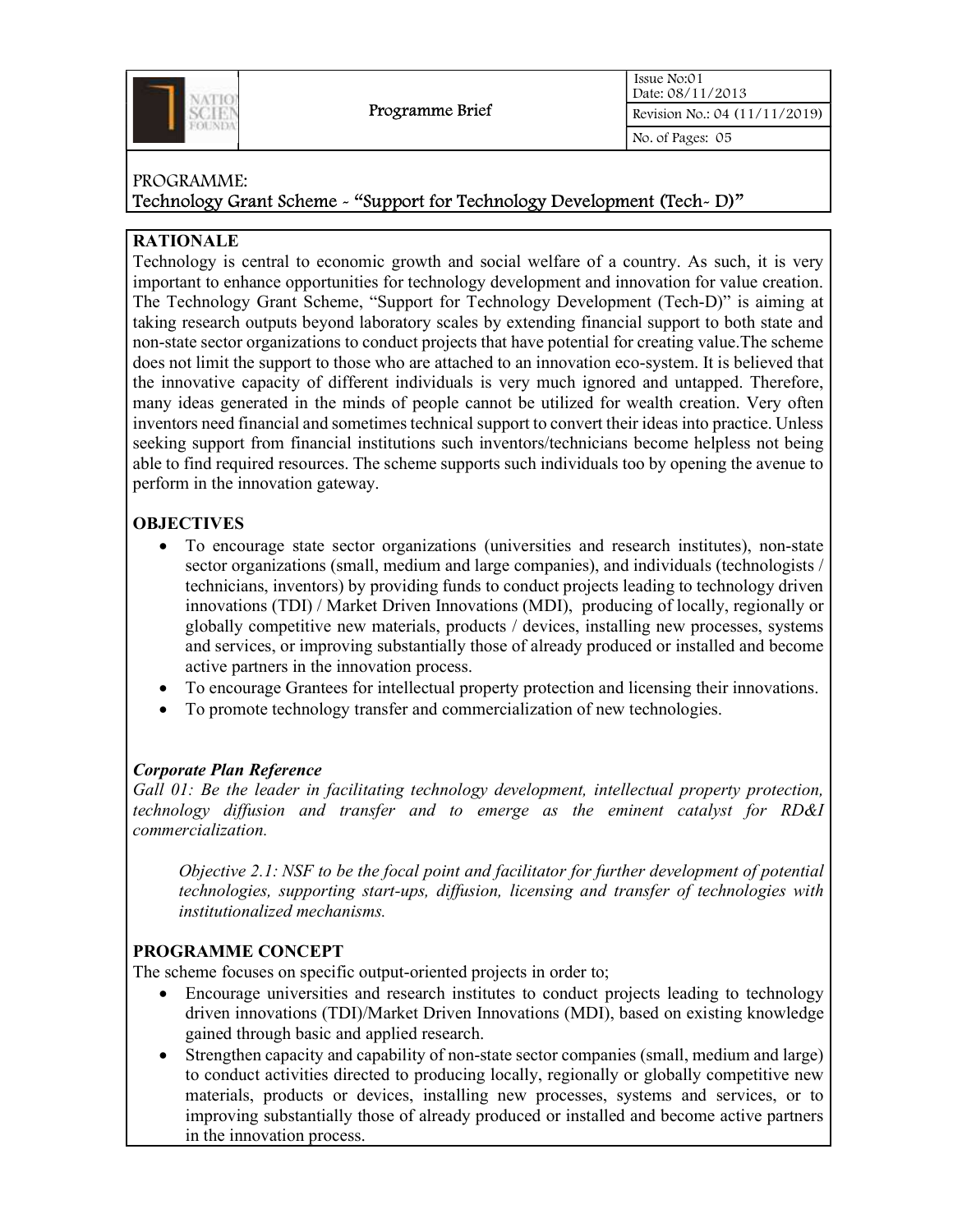

# PROGRAMME: Technology Grant Scheme - "Support for Technology Development (Tech- D)"

 Assist technologists/technicians, inventors to develop prototypes/processes which are of commercial use and have industrial potential.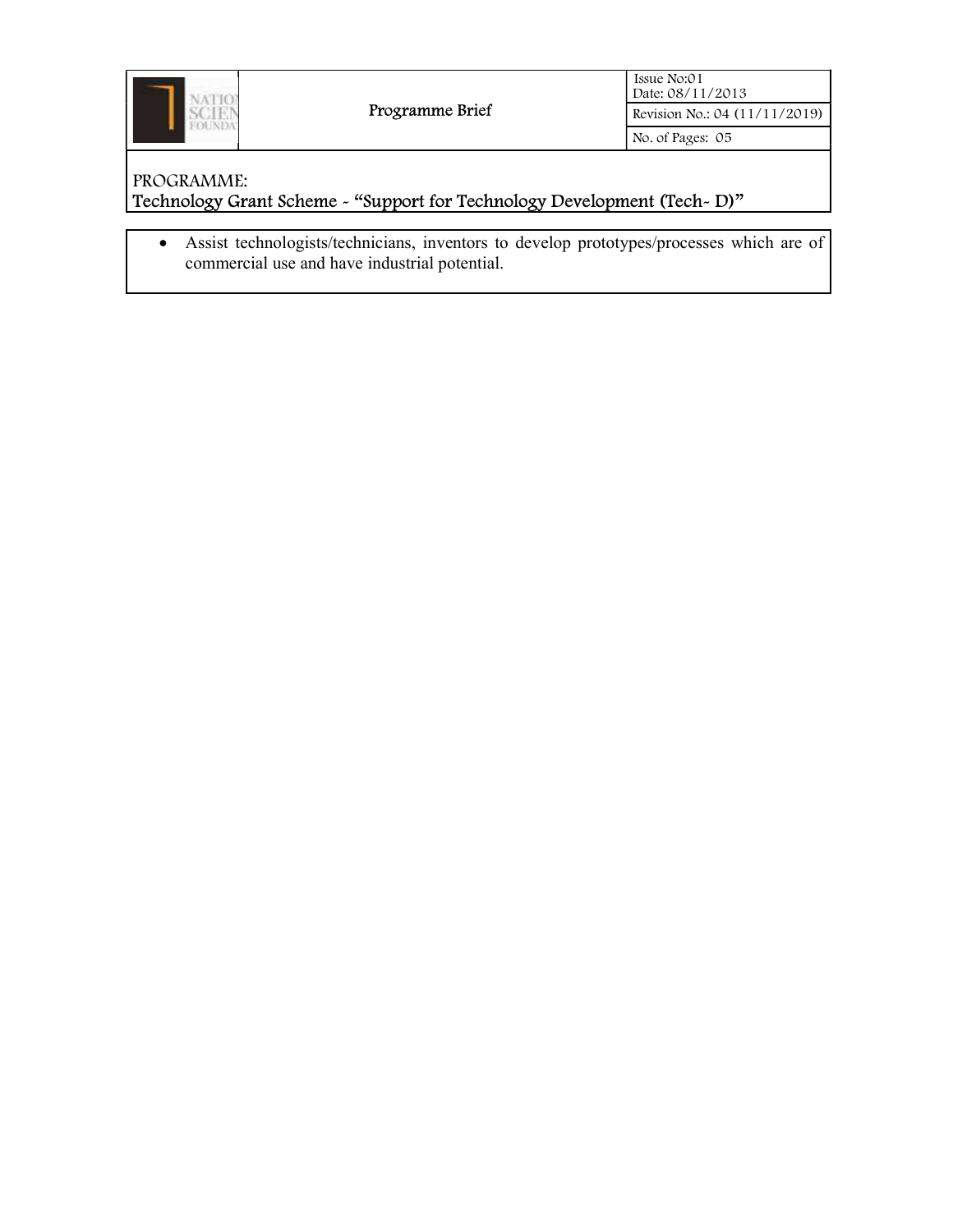

Technology Grant Scheme - "Support for Technology Development (Tech- D)"

### ASSESSMENT CRITERIA

- Novelty of the technology developed.
- Techno-economic feasibility.
- Capability & capacity to conduct the project.
- Contribution to SME development
- Market potential
- Value addition
- Sustainability (technology life cycle)
- High-end technology development

# PROGRAM GUIDELINES

### General

- Expressions of Interest (EoI) are called twice a year or by a period defined by the NSF management.
- EoIs must be made on the specific Form.
- More than one EoI can be submitted at a time, but priority will be given only for one EoI.
- Hard Copy of the duly completed and signed EoI should be submitted by the Applicant by post, addressed to Director General, National Science Foundation, 47/5, Maitland Place, Colombo 07 or fax it to 0112696771. Scanned copy also requested by email to tgrants@nsf.gov.lk.
- Applicants are invited to make a presentation on their EoI.
- For successful EoIs, applicants of those EoIs will be requested to submit detailed Grant Applications.
- Grant Application must be made on the specific Grant Application Form, which can be downloaded from the NSF Website or obtained from the Technology Development and Innovations Division.
- Applicants should follow the instructions given in the Application Form.
- A complete set of application in three copies (Hard copies) should be submitted by the applicant along with a soft copy of the Application in pdf form (e-mail:  $info@nsf.gov.lk)$
- Only one Grant is awarded to one Team Leader at a time. After completion of the Project he /she may apply for another Grant.
- No ceiling for allocation of funds is established. However, a thorough justification for the requirement of funds needs to be provided.
- Fund disbursement will be subjected to applicable rules and regulations. NSF Board approved guidelines are applicable for Fund disbursement for all categories.
- Government approved financial regulations are applicable for managing finances for all categories.
- Work-flow chart approved by the Board, 2013-09 of Aug 16th, 2013, is followed for processing of grant applications.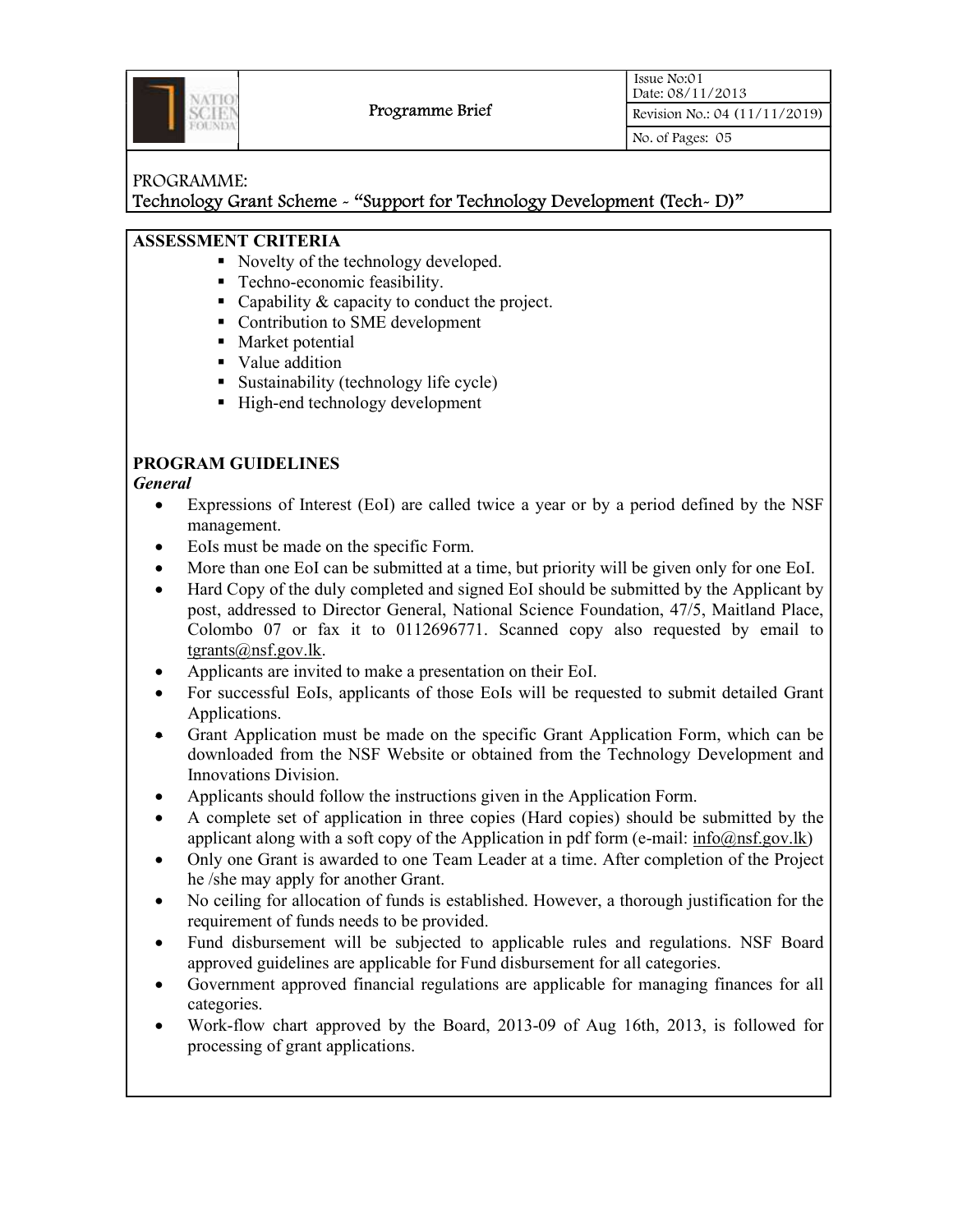

### Technology Grant Scheme - "Support for Technology Development (Tech- D)"

### Funds

Project proposals are not fully funded for "Non-state sector' and 'Individual" categories. NSF expects the Applicants under these two categories to bear part funding. The NSF will bear 50% - 70% of the fund requirement under each Vote. The Applicants will have to bear the balance 50% - 30%.

For "Non-state sector' and 'Individual" categories, hiring of personnel, stipend, overhead expenses etc. will not be covered by NSF. However, they can request funds for Technical Assistants (TAs) and Labourers (L) at NSF approved rates. Research Students' allowances are also covered for the State Sector.

Funds are provided to conduct projects under following main streams.

- Developing new products (including prototypes), processes and services which are of commercial value.
- Significant improvement/substantial quality upgradation in the existing products/processes.
- Scaling up of products or processes for commercialization.
- New Industrial designing of products.
- Efficient use of resources such as reduced material / energy consumption resulting in significant cost reduction leading to improved competitiveness.
- Reverse engineering or technology adaptation / modification for effective absorption of imported technologies
- Technology acquisition with substantial improvement to suit to local environment.
- Technologies for replacing imported raw materials / components with local substitutes.
- Market surveillance (plan required).

## **OUTPUTS**

- Prototypes which have commercial potential.
- New/improved or advanced technologies.
- New products processes and services.
- Increased return on investment on R& D

## TARGET GROUPS/ BENEFICIARIES<sup>1</sup>

- Scientists, researchers and engineers from universities and research institutes.
- Non-state sector companies (SMEs and large)<sup>2</sup>. SMEs (if they have no R & D capability) may apply in collaboration with state sector organizations.
- Individuals<sup>3</sup> not affiliated to an organization (Individual category). They should apply with a commercial partner / collaborator.

<sup>&</sup>lt;sup>1</sup> Conditions are applied for fund disbursement depending on the target group (category).

Applicant must be a company. Company's R & D capability has to be proven and may be assessed based on its annual reports, audited statements and other relevant documents where company profile is demonstrated.